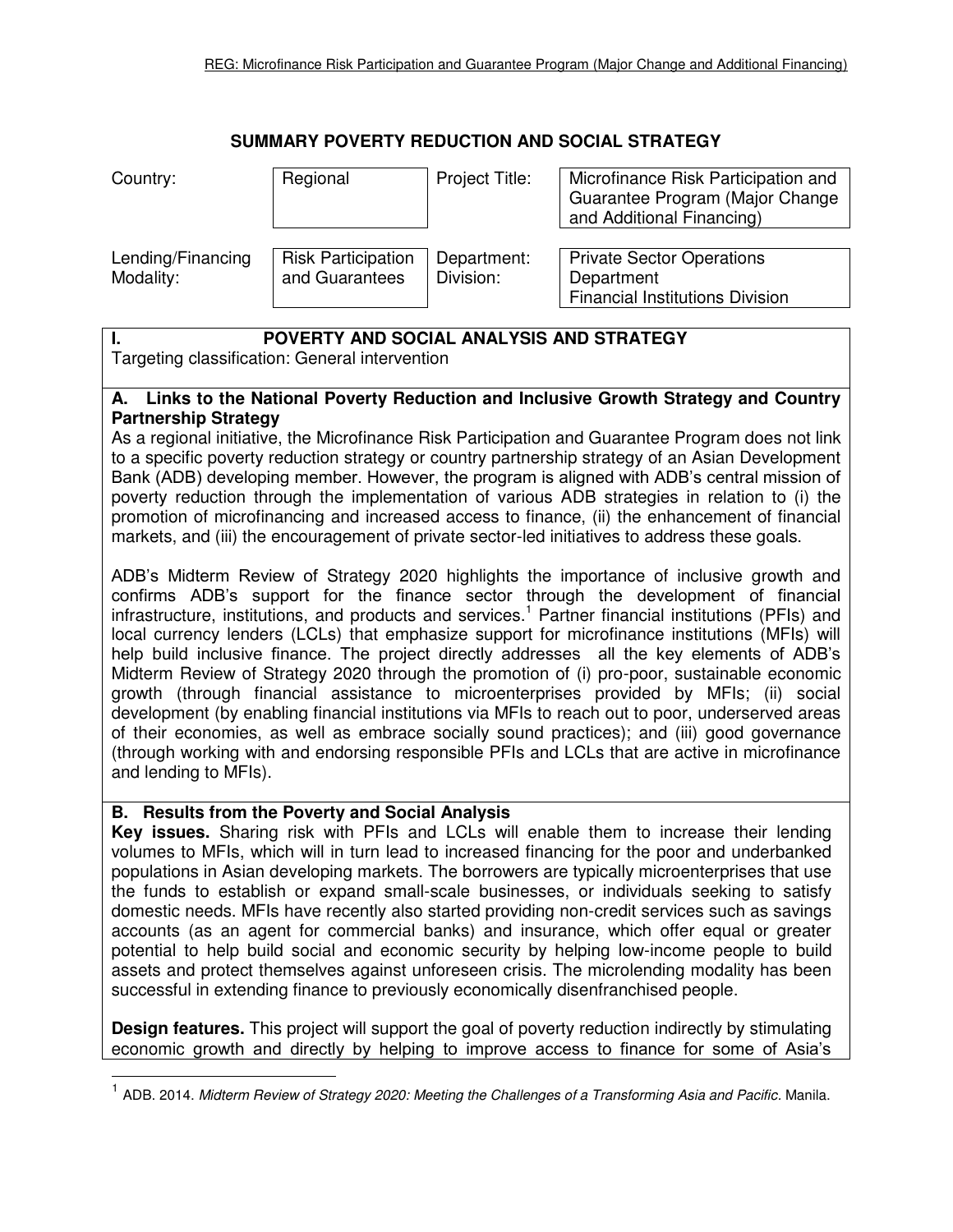| poorest households. This will create jobs, provide more investment in human capital, and<br>benefit low-income people by providing financial access.                                                                                                                                                                                 |  |  |  |  |
|--------------------------------------------------------------------------------------------------------------------------------------------------------------------------------------------------------------------------------------------------------------------------------------------------------------------------------------|--|--|--|--|
| <b>PARTICIPATION AND EMPOWERING THE POOR</b><br>П.                                                                                                                                                                                                                                                                                   |  |  |  |  |
| 1. Participatory approaches and project activities. The PFIs and LCLs undertake regular market<br>research and obtain feedback from existing and potential clients and staff to understand MFI<br>needs.                                                                                                                             |  |  |  |  |
| 2. Will a project level participation plan be prepared to strengthen participation of civil society as<br>interest holders for affected persons, particularly the poor and vulnerable?<br>$\boxtimes$ No.<br>  Yes                                                                                                                   |  |  |  |  |
| Requirements regarding project implementation and monitoring will be included in the<br>transaction documentation.                                                                                                                                                                                                                   |  |  |  |  |
| <b>GENDER AND DEVELOPMENT</b><br>Ш.<br>Gender mainstreaming category: Some gender elements                                                                                                                                                                                                                                           |  |  |  |  |
| A. Key Issues. The program intends to track data across the MFIs that will be part of it. PFIs<br>and LCLs report this information to ADB quarterly. At the end of March 2015, MFIs had<br>disbursed loans to 1.3 million individuals, almost all of whom are women (more than<br>98%). The average loan size is less than \$250.00. |  |  |  |  |
| <b>B. Key Actions.</b> PFIs and LCLs are encouraged to select MFIs that primarily lend to women<br>in rural areas                                                                                                                                                                                                                    |  |  |  |  |
| $\boxtimes$ Other actions or measures<br>No action or measure<br>$\Box$ Gender action plan                                                                                                                                                                                                                                           |  |  |  |  |
| <b>ADDRESSING SOCIAL SAFEGUARD ISSUES</b><br>IV.                                                                                                                                                                                                                                                                                     |  |  |  |  |
| A. Involuntary Resettlement<br>Safeguard Category: [<br>C<br>$\boxtimes$ FI<br>B<br>I A<br>1. Key impacts. No impact. The investment will not result in any physical or economic<br>displacement. It is not expected to involve land acquisition.                                                                                    |  |  |  |  |
| 2. Strategy to address the impact: Not applicable                                                                                                                                                                                                                                                                                    |  |  |  |  |
| 3. Plan or other actions.<br>$\boxtimes$<br>No action                                                                                                                                                                                                                                                                                |  |  |  |  |